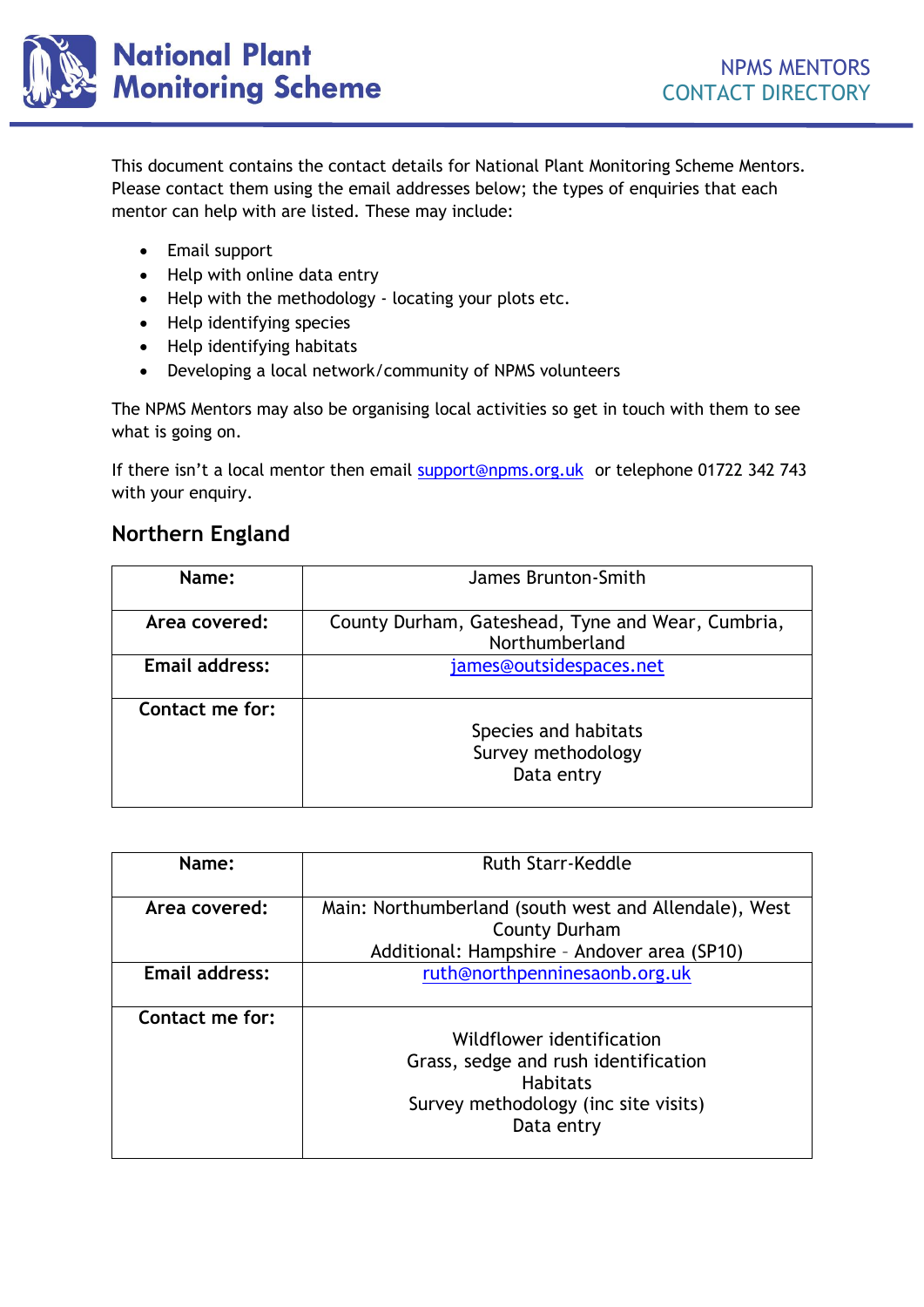

| Name:                 | Kevin Walker                  |
|-----------------------|-------------------------------|
| Area covered:         | North Yorkshire (Yorkshire)   |
| <b>Email address:</b> | kevin.walker@bsbi.org         |
| Contact me for:       |                               |
|                       | Plant and tree identification |
|                       | <b>Habitat classification</b> |
|                       | Survey methodology            |
|                       | General enquiries             |
|                       |                               |

| Name:                 | Mark Hewitt                       |
|-----------------------|-----------------------------------|
| Area covered:         | Yorkshire                         |
| <b>Email address:</b> | Mark.Hewitt@yorkshiredales.org.uk |
| Contact me for:       |                                   |
|                       | Plant and tree identification     |
|                       | <b>Habitat classification</b>     |
|                       | Survey methodology                |
|                       | General enquiries                 |
|                       |                                   |

| Name:                 | Ali Fawcett              |
|-----------------------|--------------------------|
| Area covered:         | Yorkshire                |
| <b>Email address:</b> | alifawcett1961@gmail.com |
| Contact me for:       | Survey methodology       |
|                       | General enquiries        |
|                       |                          |

| Name:           | Daniel Madden                                 |
|-----------------|-----------------------------------------------|
| Area covered:   | Tyne and Wear, County Durham, Northumberland, |
|                 | Cumbria                                       |
| Email address:  | danielmaddennpms@gmail.com                    |
|                 |                                               |
| Contact me for: |                                               |
|                 | Plant and tree identification                 |
|                 | Habitat classification                        |
|                 | Survey methodology                            |
|                 | Data entry                                    |
|                 | Volunteer meet-ups                            |
|                 | General enquiries                             |
|                 |                                               |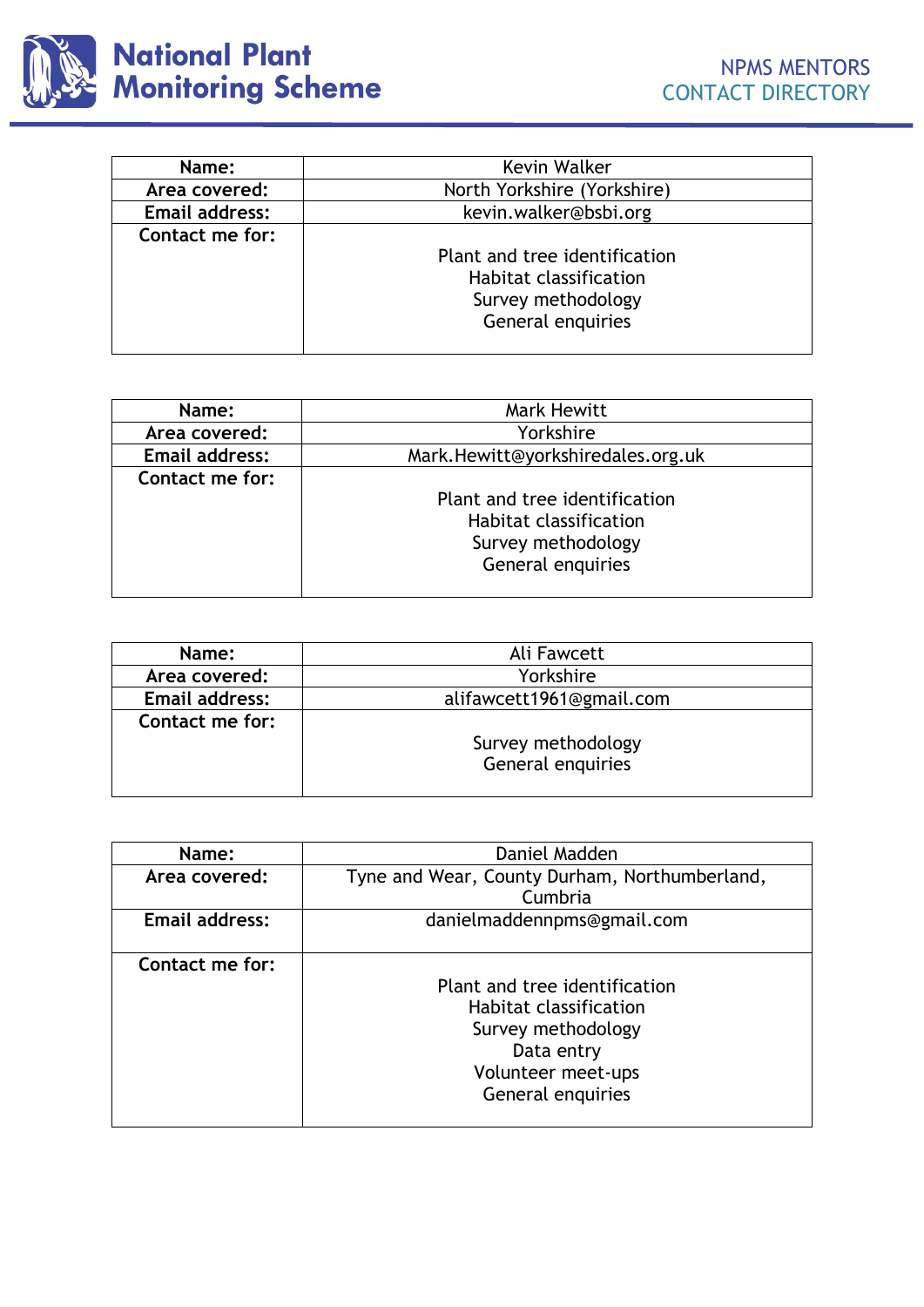

### **Eastern England**

| Name:           | <b>Russell Parry</b>                                                                         |
|-----------------|----------------------------------------------------------------------------------------------|
| Area covered:   | Leicestershire & Rutland, west Lincolnshire, north<br>Northamptonshire                       |
| Email address:  | npmsrussell@gmail.com                                                                        |
| Contact me for: | General enquires<br>Species and habitats ID<br>Plot selection<br>Survey timing<br>Data entry |

## **Central/Southern England**

| Name:                 | Oli Pescott                                                                    |
|-----------------------|--------------------------------------------------------------------------------|
| Area covered:         | Oxfordshire, Berks                                                             |
| <b>Email address:</b> |                                                                                |
|                       | olipes@ceh.ac.uk                                                               |
| Contact me for:       | General enquires<br>Species and habitats ID<br>Plot selection<br>Survey timing |
|                       | Data entry                                                                     |

# **Wales**

| Name:                 | <b>Vicky Tomlinson</b>                                  |
|-----------------------|---------------------------------------------------------|
|                       |                                                         |
| Area covered:         | South Pembrokeshire                                     |
| <b>Email address:</b> | tomlinson745@btinternet.com                             |
|                       |                                                         |
| Contact me for:       |                                                         |
|                       | General advice when getting started, including choosing |
|                       | and surveying plots and data entry.                     |
|                       | Species identification, although still learning about   |
|                       | grasses and sedges                                      |
|                       | E-mail support                                          |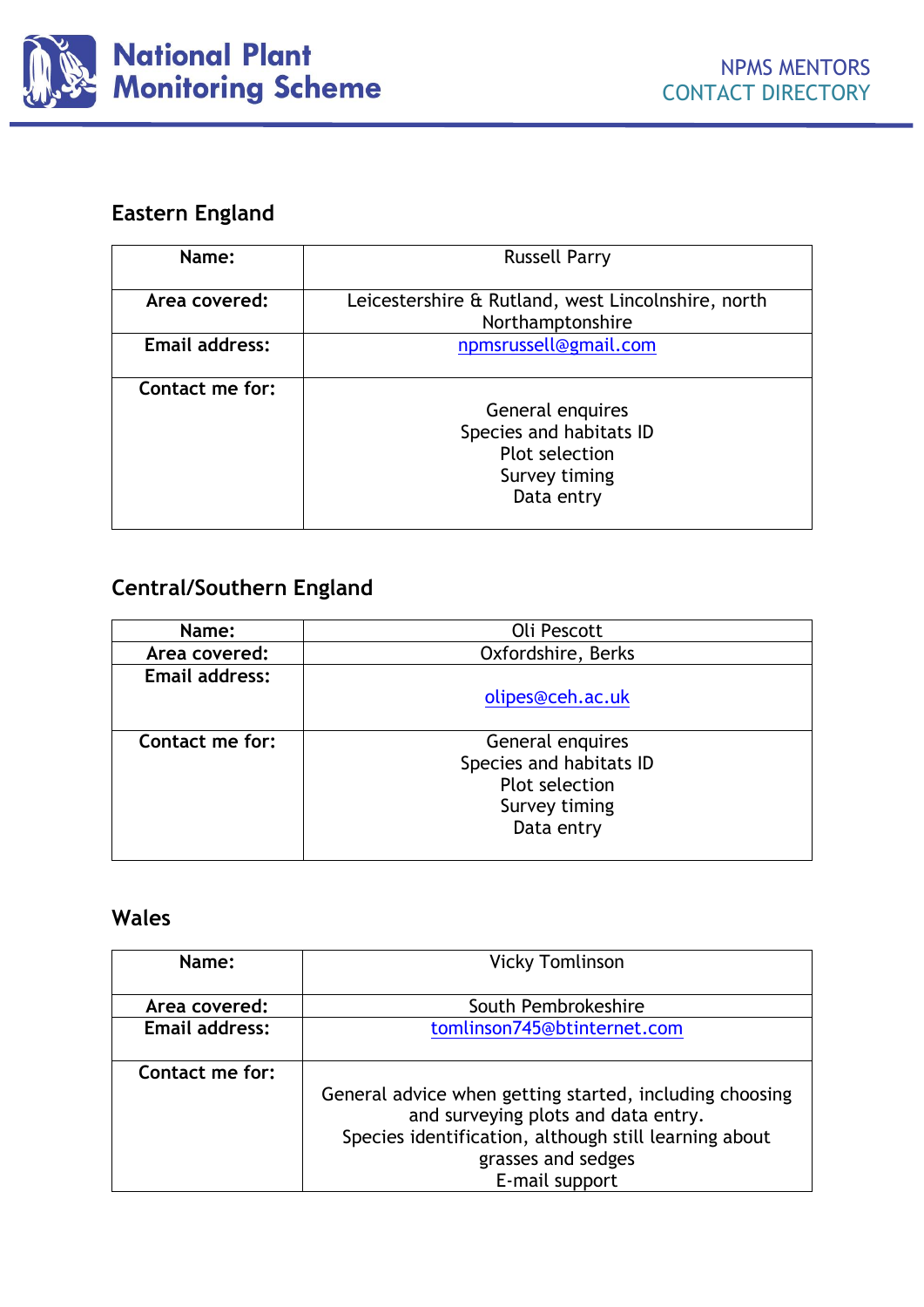

| Giving illustrated talks about local flora to groups |
|------------------------------------------------------|
|                                                      |

## **Northern Ireland**

| Name:                 | Lorna Somerville                 |
|-----------------------|----------------------------------|
|                       |                                  |
| Area covered:         | Northern Ireland                 |
| <b>Email address:</b> | lorna.Somerville@daera-ni.gov.uk |
| Contact me for:       |                                  |
|                       | Species and habitat ID           |
|                       | Survey methodology               |
|                       | Guidance selecting plots         |
|                       | Data entry                       |
|                       |                                  |

### **Scotland**

| Name:                 | <b>Christopher Miles</b>     |
|-----------------------|------------------------------|
|                       |                              |
| Area covered:         | Dumfriesshire                |
| <b>Email address:</b> | chris.miles01@btinternet.com |
| Contact me for:       |                              |
|                       | <b>Species</b>               |
|                       | <b>Habitats</b>              |
|                       | Data entry                   |

| Name:                 | John Crossley         |
|-----------------------|-----------------------|
| Area covered:         | Orkney                |
| <b>Email address:</b> | flawsjohn@gmail.com   |
| Contact me for:       |                       |
|                       | Identifying species   |
|                       | Identifying habitats  |
|                       | General survey advice |
|                       | Sessions in the field |

| --- |
|-----|
|     |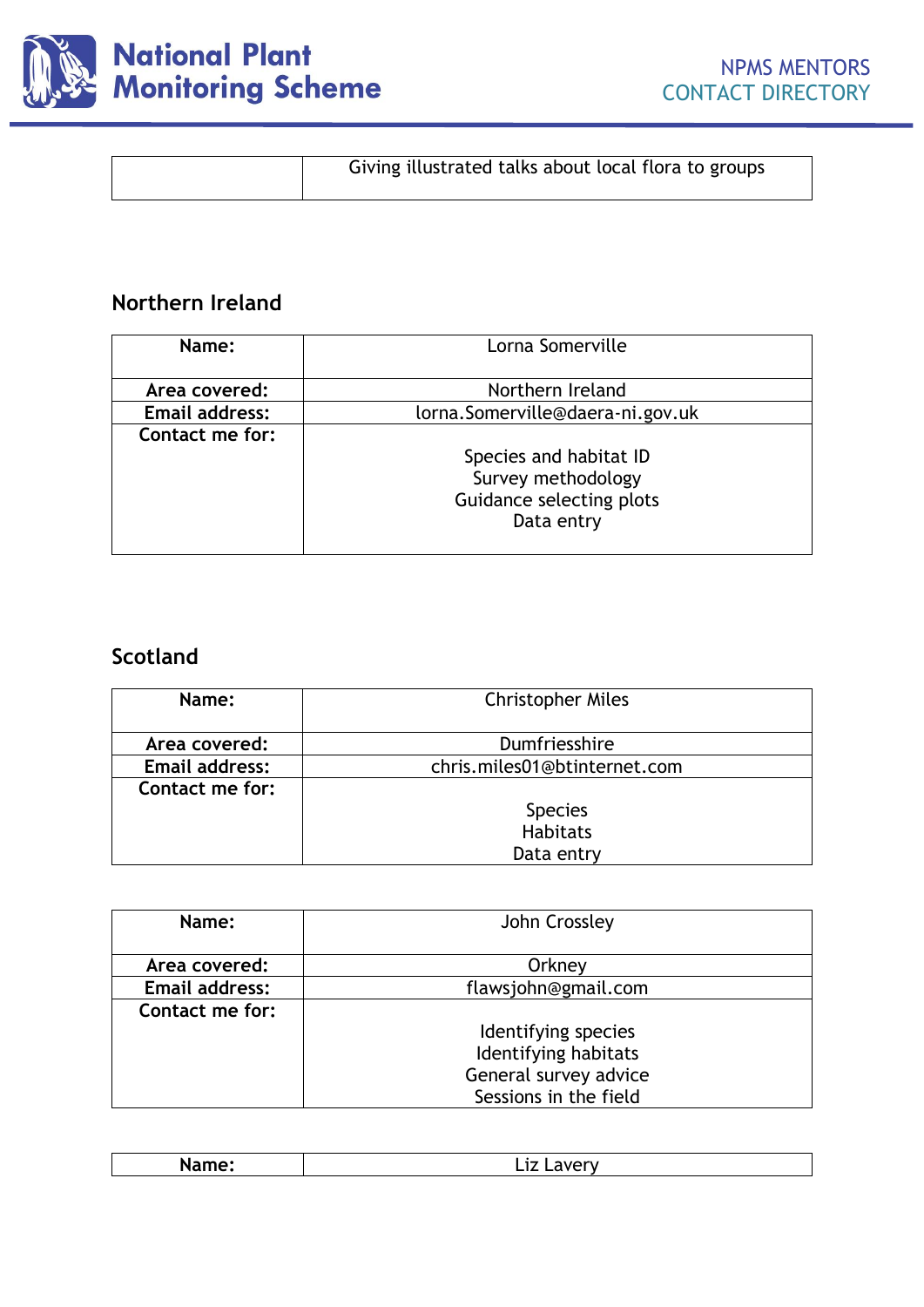

| Area covered:         | Perthshire                              |
|-----------------------|-----------------------------------------|
| <b>Email address:</b> | eldlavery@outlook.com                   |
| Contact me for:       |                                         |
|                       | Species ID (please send digital photos) |

| Name:                 | <b>Mick Crawley</b>                         |
|-----------------------|---------------------------------------------|
|                       |                                             |
| Area covered:         | Scotland                                    |
| <b>Email address:</b> | m.crawley@imperial.ac.uk                    |
| Contact me for:       |                                             |
|                       | Plant identification (send a digital photo) |
|                       | Sampling                                    |
|                       | Data entry                                  |
|                       | Data analysis                               |
|                       |                                             |

| Name:                 | Sandy Edwards                                           |
|-----------------------|---------------------------------------------------------|
| Area covered:         | Local mentoring - East Fife<br>Email support - Scotland |
| <b>Email address:</b> | ase1@st-and.ac.uk                                       |
| Contact me for:       | Any enquiries regarding the NPMS                        |

| Name:                 | Ian Strachan                                                       |  |
|-----------------------|--------------------------------------------------------------------|--|
| Area covered:         | Highlands, West Scotland                                           |  |
| <b>Email address:</b> | imstrachan55@gmail.com                                             |  |
| Contact me for:       | <b>Habitat ID</b><br>Species ID<br>Data entry<br>Field methodology |  |